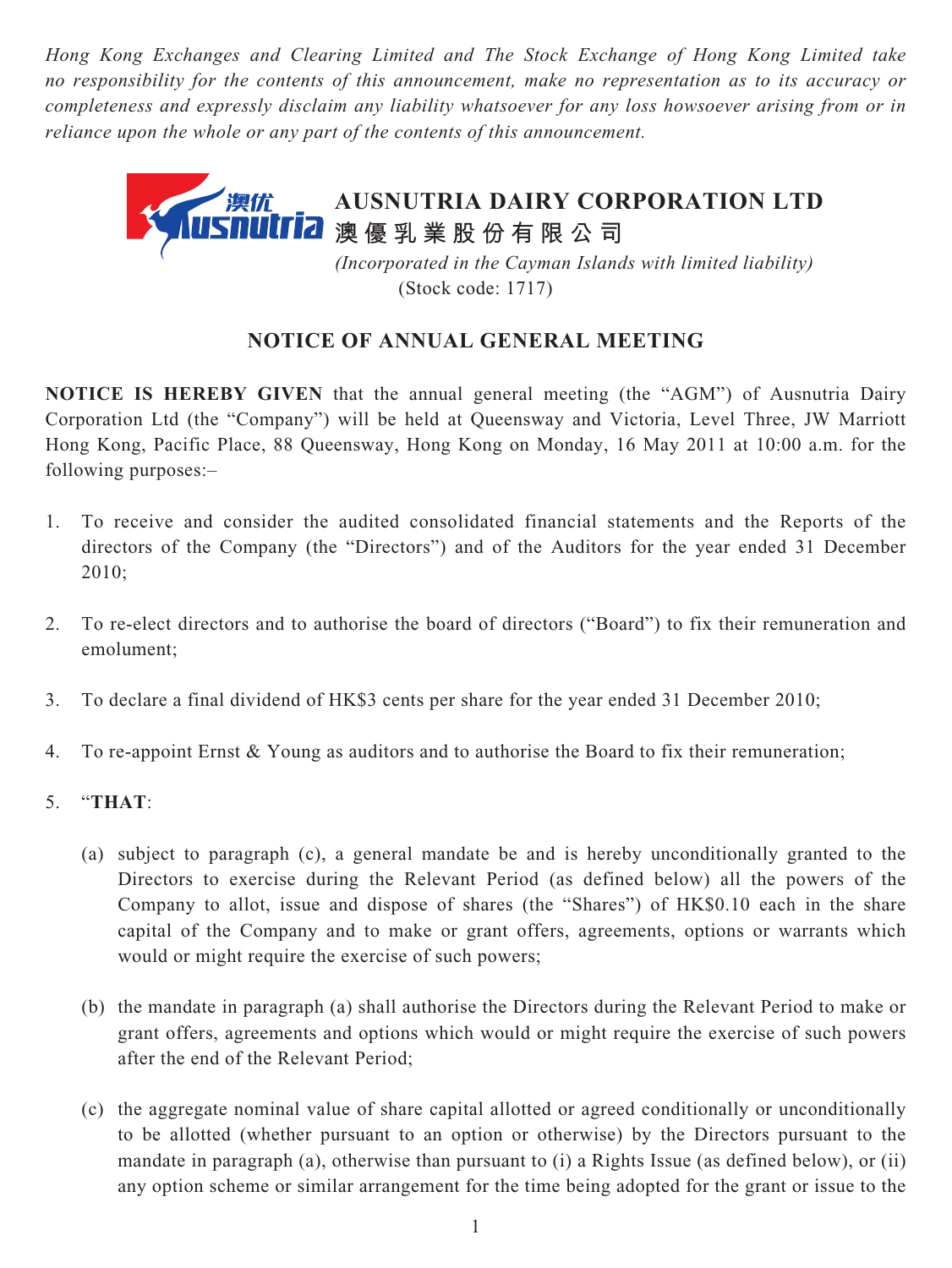officers and/or employees of the Company and/or any of its subsidiaries of shares or rights to acquire shares of the Company or (iii) any scrip dividend or similar arrangement pursuant to the articles of association of the Company from time to time, or (iv) any issue of Shares upon the exercise of rights of subscription or conversion under the terms of any warrants of the Company or any securities which are convertible into Shares, shall not exceed twenty per cent (20%) of the aggregate nominal amount of the share capital of the Company in issue at the date of this Resolution and the said mandate shall be limited accordingly; and

(d) for the purpose of this Resolution:

"Relevant Period" means the period from the passing of this Resolution until whichever is the earliest of:

- (i) the conclusion of the next annual general meeting of the Company unless the mandate is renewed either unconditional or subject to conditions by ordinary resolution passed at that meeting;
- (ii) the expiration of the period within which the next annual general meeting of the Company is required by the articles of association of the Company or the applicable laws of the Cayman Islands to be held; or
- (iii) the passing of an ordinary resolution by the shareholders of the Company in a general meeting revoking or varying such mandate.

"Rights Issue" means an offer of Shares open for a period fixed by the Directors to holders of Shares or any class thereof on the register on a fixed record date in proportion to their then holdings of such Shares or class thereof (subject to such exclusion or other arrangements as the Directors may deem necessary or expedient in relation to fractional entitlements or having regard to any jurisdiction outside Hong Kong any restrictions or obligations under the laws of, or the requirements of any recognised regulatory body or any stock exchange in, any territory outside Hong Kong)."

## 6. "**THAT**:

(a) a general mandate be and is hereby unconditionally granted to the Directors to exercise during the Relevant Period (as defined below) all the powers of the Company to purchase or otherwise acquire shares in the capital of the Company in accordance with all applicable laws and the requirements of the Rules Governing the Listing of Securities on The Stock Exchange of Hong Kong Limited, provided that the aggregate nominal amount of shares so purchased or otherwise acquired shall not exceed ten per cent (10%) of the aggregate nominal amount of the share capital of the Company in issue at the date of this resolution; and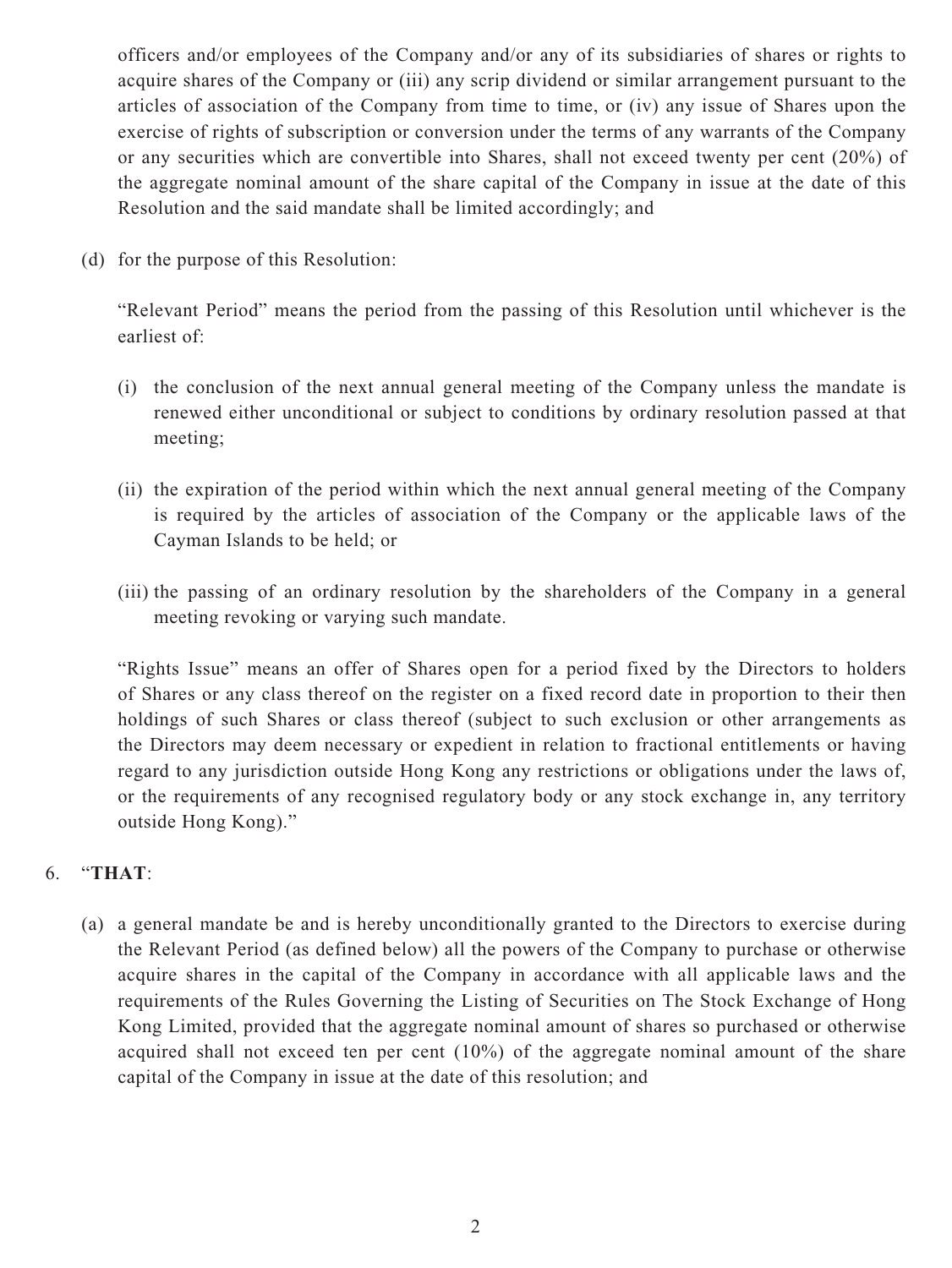(b) for the purpose of this Resolution:

"Relevant Period" means the period from the passing of this Resolution until whichever is the earliest of:

- (i) the conclusion of the next annual general meeting of the Company unless the mandate is renewed either unconditional or subject to conditions by ordinary resolution passed at that meeting; or
- (ii) the expiration of the period within which the next annual general meeting of the Company is required by the articles of association of the Company or the applicable laws of the Cayman Islands to be held; or
- (iii) the passing of an ordinary resolution by the Shareholders in a general meeting revoking or varying such mandate.

## 7. "**THAT**:

conditional upon the passing of Resolutions 5 and 6 set out in the notice convening this meeting, the aggregate nominal amount of the shares which are purchased or otherwise acquired by the Company pursuant to Resolution 6 shall be added to the aggregate nominal amount of the shares which may be issued pursuant to Resolution 5."

> Yours faithfully By Order of the Board **Ausnutria Dairy Corporation Ltd Wu Yueshi** *Chairman*

Changsha City, China, 13 April 2011

*Notes:* 

- 1. Any member entitled to attend and vote at the AGM is entitled to appoint one or more person(s) as his proxy to attend and vote instead of him. A proxy need not be a member of the Company.
- 2. To be valid, a form of proxy, together with the power of attorney or other authority, if any, under which it is signed, or a certified copy of that power of attorney, must be deposited not less than 48 hours before the time appointed for the holding of the AGM at the Company's branch share registrar, Computershare Hong Kong Investor Services Limited at 17M Floor, Hopewell Centre, 183 Queen's Road East, Wanchai, Hong Kong.
- 3. The register of members of the Company in Hong Kong will be closed from 11 May 2011 to 16 May 2011 (both dates inclusive) during which period no transfer of shares will be registered. To be qualified to attend the AGM, all transfers accompanied by the relevant share certificates must be lodged with the Company's share registrar, Computershare Hong Kong Investor Services Limited at 17M Floor, Hopewell Centre, 183 Queen's Road East, Wanchai, Hong Kong no later than 4:30 p.m. on 9 May 2011.